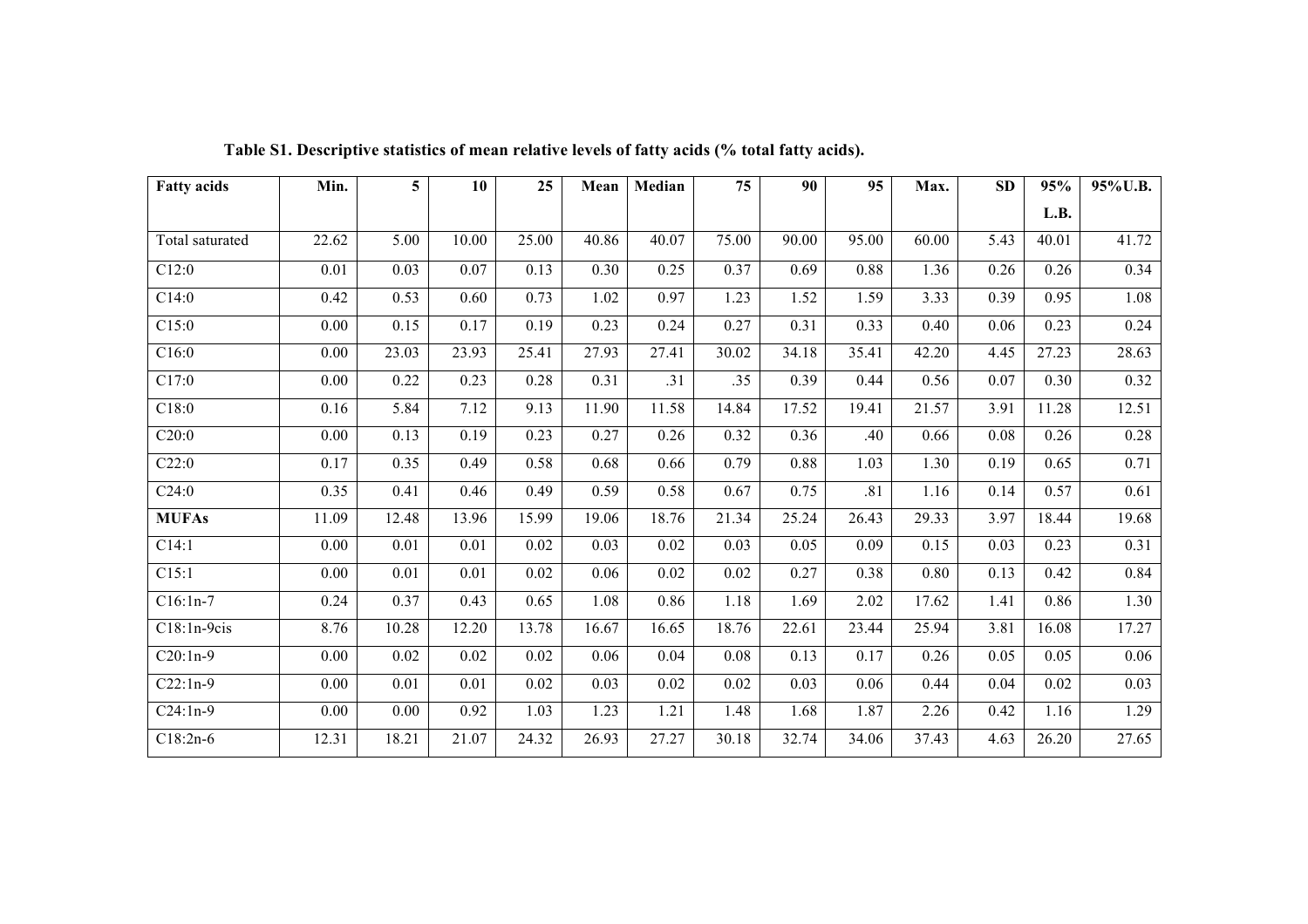| $C18:3n-3$                                                                                                                                                                                                                                  | 0.01    | 0.02    | 0.02    | 0.05    | 0.20    | 0.14    | 0.30    | 0.46    | 0.54  | 0.69             | 0.17    | 0.17  | 0.23  |
|---------------------------------------------------------------------------------------------------------------------------------------------------------------------------------------------------------------------------------------------|---------|---------|---------|---------|---------|---------|---------|---------|-------|------------------|---------|-------|-------|
| $C18:3n-6$                                                                                                                                                                                                                                  | 0.01    | 0.02    | 0.02    | 0.06    | 0.23    | 0.18    | 0.35    | 0.50    | 0.59  | 0.76             | 0.19    | 0.20  | 0.26  |
| $C20:3n-6$                                                                                                                                                                                                                                  | 0.39    | 0.85    | 1.20    | 1.41    | 1.84    | 1.80    | 2.21    | 2.68    | 2.95  | 3.89             | 0.61    | 1.75  | 1.94  |
| $C20:4n-6$                                                                                                                                                                                                                                  | 3.78    | 4.65    | 5.08    | 5.86    | 6.82    | 6.70    | 7.57    | 8.63    | 9.46  | 13.01            | 1.50    | 6.58  | 7.05  |
| $C22:6n-3$                                                                                                                                                                                                                                  | 0.44    | 0.98    | 1.18    | 1.54    | 2.22    | 2.01    | 2.79    | 3.48    | 4.06  | 5.74             | 0.96    | 2.07  | 2.37  |
| $C20:5n-3$                                                                                                                                                                                                                                  | 0.22    | 0.32    | 0.39    | 0.52    | 0.86    | 0.65    | 0.98    | 1.78    | 2.17  | 3.23             | 0.59    | 0.77  | 0.95  |
| $C20:3n-3$                                                                                                                                                                                                                                  | 0.01    | 0.02    | 0.04    | 0.86    | 1.07    | 1.08    | 1.42    | 1.75    | 1.91  | 2.18             | 0.53    | 0.99  | 1.16  |
| <b>PUFAs</b>                                                                                                                                                                                                                                | 26.00   | 31.97   | 34.63   | 37.47   | 40.09   | 40.76   | 42.92   | 45.16   | 45.98 | 54.13            | 4.34    | 39.41 | 40.77 |
| Ratio AA:EPA                                                                                                                                                                                                                                | 0.02    | 0.05    | 0.07    | 0.12    | 0.21    | 0.20    | 0.27    | 0.36    | 0.43  | 0.66             | 0.12    | 0.19  | 0.22  |
| Total @6                                                                                                                                                                                                                                    | 21.40   | 28.04   | 30.30   | 33.37   | 35.80   | 36.12   | 38.55   | 41.71   | 42.25 | 48.84            | 4.42    | 35.10 | 36.49 |
| Total @3                                                                                                                                                                                                                                    | 0.95    | 2.29    | 2.77    | 3.48    | 4.33    | 4.13    | 4.95    | 6.11    | 6.98  | 9.90             | 1.43    | 4.11  | 4.56  |
| $\omega$ 6: $\omega$ 3                                                                                                                                                                                                                      | 0.05    | 0.07    | 0.09    | 0.12    | 0.18    | 0.16    | 0.21    | 0.26    | 0.35  | 0.73             | 0.09    | 0.16  | 0.19  |
| <b>Total FA</b>                                                                                                                                                                                                                             | 3097.00 | 3555.40 | 3856.00 | 4526.10 | 5572.02 | 5240.10 | 6244.20 | 8123.70 |       | 8663.40 10322.80 | 1496.03 |       |       |
| MUFA, monounsaturated fatty acid; PUFA, polyunsaturated fatty acid; AA, arachidonic acid (20:4n-6); EPA, eicosapentaenoic acid (20:5n-3). 95% L.B., 95%<br>lower bound of confidence interval; 95% U.B., upper bound of confidence interval |         |         |         |         |         |         |         |         |       |                  |         |       |       |